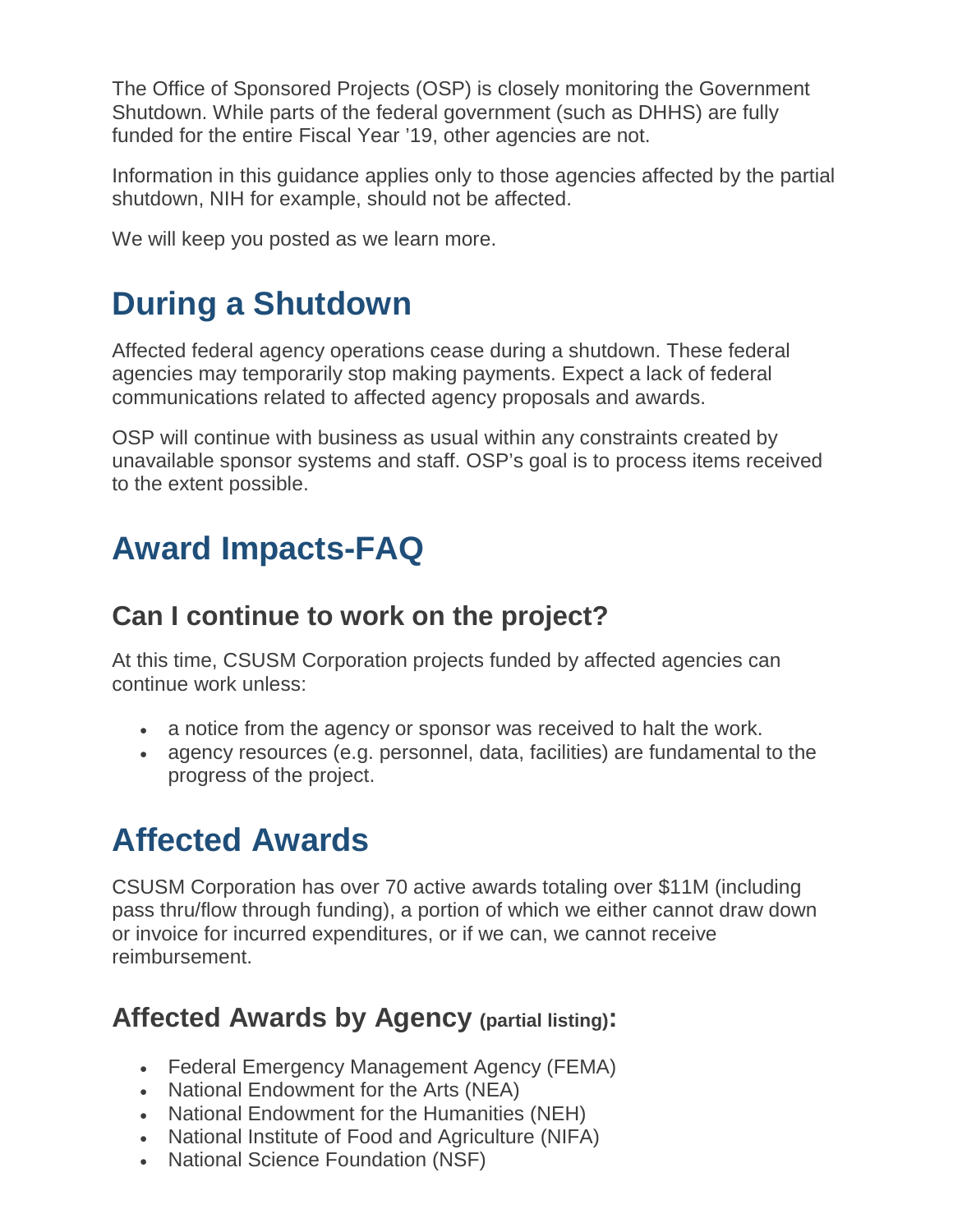- US Department of Agriculture (USDA)
- US Department of Homeland Security (DHS)
- US Forest Service (USFS)

## **No-Cost Extension Requests to Affected Agencies**

No-cost extensions to affected agencies requiring agency approval are on HOLD awaiting agency review. These will be delayed until affected agencies can resume their work and get up to speed on their backlog. Please abide by the current end date.

Unless directed otherwise by awarding agency:

If the research is **not** accessing agency locations, resources, data, personnel, or additional funding, the work should continue as long as you have available award funding. Performance beyond the time period or amounts covered by the award is not allowed.

Exceeding allotted award amounts is not recommended, may not be reimbursed by the sponsor, and will fall to the department to resolve any potential [budget](https://opb.washington.edu/content/deficit-resolution-policy)  [deficit.](https://opb.washington.edu/content/deficit-resolution-policy)

# **Affected U.S. Departments & Agencies (partial**

#### **listing):**

The Office of Management and Budget (OMB) has published [agency](https://www.whitehouse.gov/omb/information-for-agencies/agency-contingency-plans/)  [contingency plans](https://www.whitehouse.gov/omb/information-for-agencies/agency-contingency-plans/) along with [FAQs](https://www.whitehouse.gov/wp-content/uploads/2018/12/Frequently-Asked-Questions-During-a-Lapse-in-Appropriations.pdf) and [Special Instructions for Agencies](https://www.whitehouse.gov/wp-content/uploads/2018/12/Special-Instructions-for-a-Possible-December-22-Lapse.pdf)  [Affected.](https://www.whitehouse.gov/wp-content/uploads/2018/12/Special-Instructions-for-a-Possible-December-22-Lapse.pdf)

### **Agriculture, Rural Development, Food and Drug Administration**

- National Institute of Food and Agriculture (NIFA)
- **US Forest Services (USFS):**
	- o If funds are already obligated you can continue work until further notice from USFS
	- o New awards will not be issued
	- o FS oversight, support, input etc. is not available
	- o Payment requests can't be submitted or approved
	- $\circ$  Review the Lapse in Appropriations  $\overline{FAQs}$  $\overline{FAQs}$  $\overline{FAQs}$  posted on the agency contingency plan website
- USDA ezFEDGrants System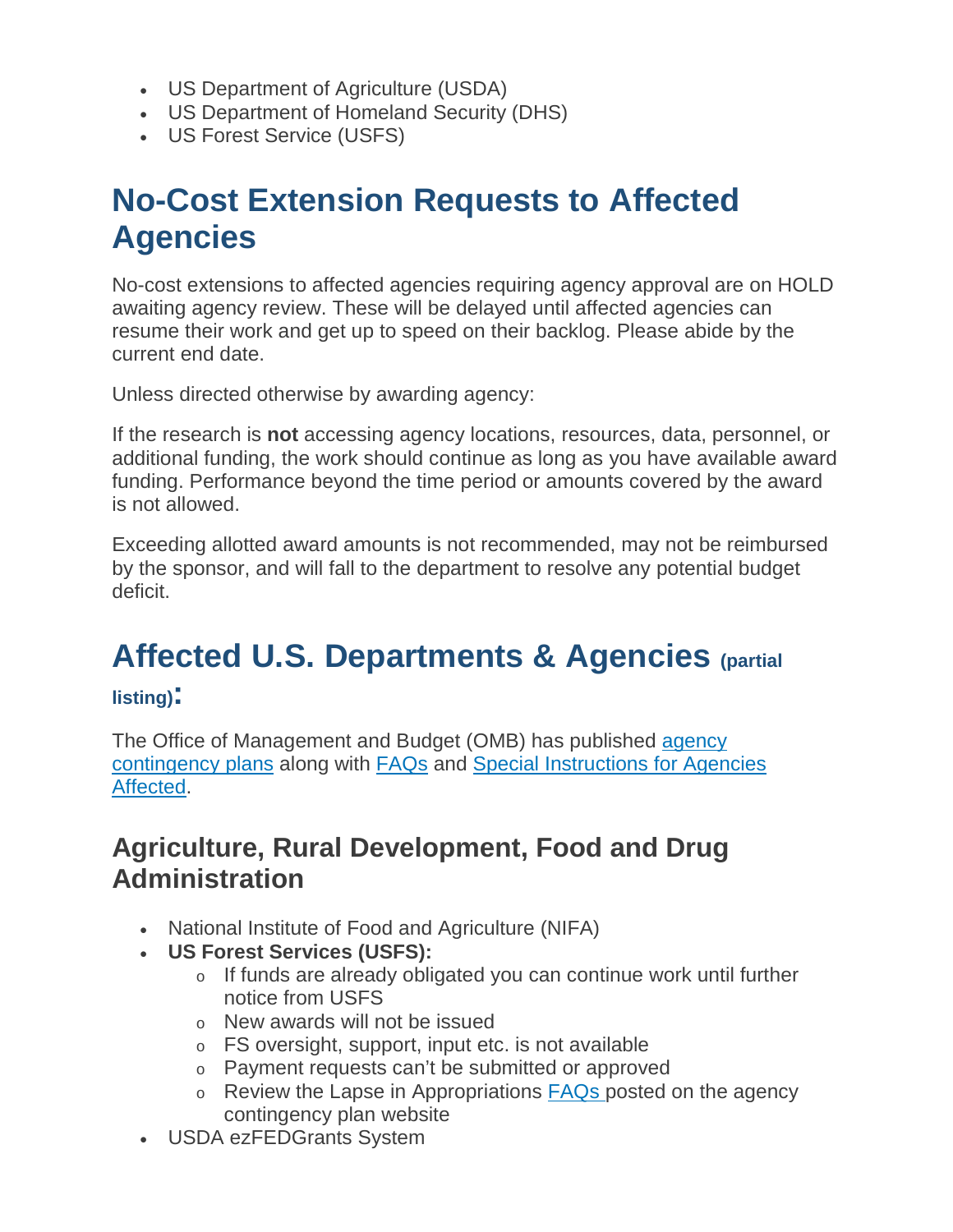o ezFED Grants remains available, however, there is no system support until funding is reinstated. If you have an issue with ezFedGrants, email: [ezFedGrants@cfo.usda.gov](mailto:ezFedGrants@cfo.usda.gov) or use the "Contact USDA" feature in the application. ezFedGrants staff will respond when operations resume.

Other [USDA Agencies](https://www.usda.gov/our-agency/agencies)

### **Commerce, Justice, and Science**

- **National Science Foundation (NSF):** [Information About the Government](https://www.nsf.gov/shutdown/grantees.jsp)  [Shutdown for NSF Proposers and Grantees](https://www.nsf.gov/shutdown/grantees.jsp)
	- o Will continue to accept proposals in accordance with published deadlines
	- o Proposals will not be processed until normal operations resume
	- o No new funding opportunities will be issued
	- o No new grants or cooperative agreements will be awarded
	- o Awardees may continue performance under their NSF awards to extent funds are available and within the awarded period of performance
	- o No payments will be made
	- o Grantee-approved no-cost extensions (i.e. notification in Fastlane) can be processed
	- o NSF-approved no-cost extension will NOT be processed
	- o Other [Commerce Bureaus & Agencies](https://www.commerce.gov/bureaus-and-offices) and [DOJ Agencies](https://www.justice.gov/agencies/alphabetical-listing-components-programs-initiatives)

### **Interior and Environment**

- **Fish & Wildlife (FWS)**
- National Endowment for the Humanities (NEH)
- National Park Services

DOI [Bureaus & Offices](https://www.doi.gov/bureaus)

# **Awards**

Federal awards from affected agencies will not be issued during the federal shutdown. Awards that have already reached OSP prior to a shutdown will be processed as normal.

Awards from affected agencies that have been issued a project number can begin or continue work unless notification is received from the sponsor. Cooperative agreements could be affected if federal participation is required, but not available.